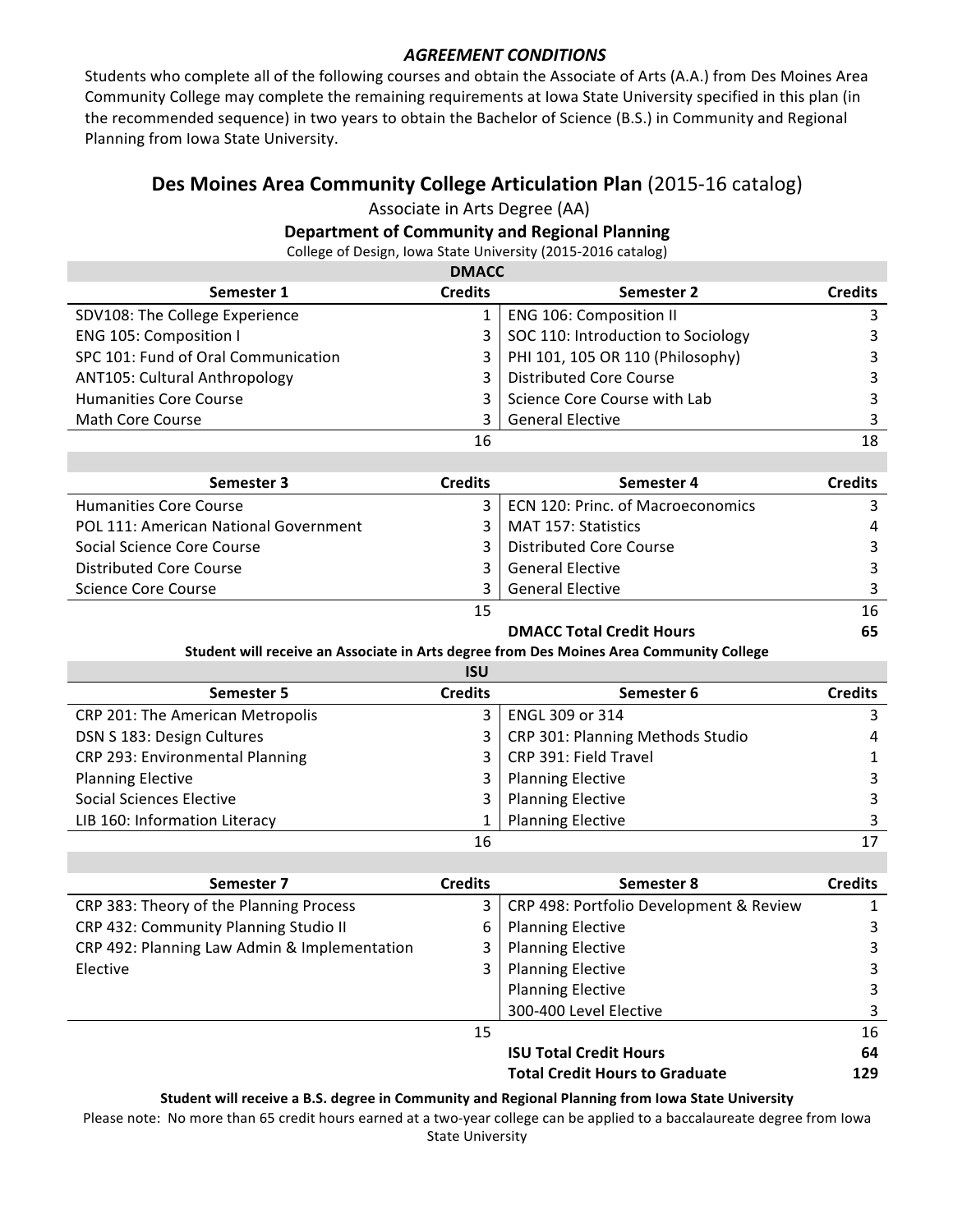# Des Moines Area Community College general education courses and how they transfer to Iowa State University:

| Communication - Writing - 6 c.h. |                                                   |                       |
|----------------------------------|---------------------------------------------------|-----------------------|
| ENG105: Composition I (3) AND    | ENGL 150 (3) & LIB 160 (R) $\vert$ Communications |                       |
| ENG106: Composition II (3) OR    | <b>ENGL 250</b>                                   | <b>Communications</b> |

# **Communication - Speech - 3 c.h.**

| I: Fundamentals of Oral Communication (3) OR<br>SPC101: | <b>SP CM 212</b> | Communications |
|---------------------------------------------------------|------------------|----------------|
|---------------------------------------------------------|------------------|----------------|

| Math & Sciences - 9 c.h. required for DMACC  |                 |                                      |  |  |
|----------------------------------------------|-----------------|--------------------------------------|--|--|
| ANT 202 : Human Origins (3)                  | ANTHR 202       | <b>Social Sciences</b>               |  |  |
| BIO 104 - Introductory Biology w/lab (3)     | <b>BIOL 101</b> | Math, Physical or Biological Studies |  |  |
| BIO 112 - General Biology I (4)              | <b>BIOL 2T</b>  | Math, Physical or Biological Studies |  |  |
| BIO 113 - General Biology II (4)             | <b>BIOL 2T</b>  | Math, Physical or Biological Studies |  |  |
| BIO 135 - Introduction to Botany (4)         | <b>BIOL 1T</b>  | Math, Physical or Biological Studies |  |  |
| BIO 138 - Field Ecology (3)                  | <b>BIOL 1T</b>  | Math, Physical or Biological Studies |  |  |
| BIO 156 - Human Biology w/lab (3)            | <b>BIOL 155</b> | Math, Physical or Biological Studies |  |  |
| BIO 164 - Essentials Anatomy/Physiology (5)  | <b>BIOL 155</b> | Math, Physical or Biological Studies |  |  |
| BIO 168 - Anatomy & Physiology I (4)         | <b>BIOL 1T</b>  | Math, Physical or Biological Studies |  |  |
| BIO 173 - Anatomy & Physiology II (4)        | <b>BIOL 1T</b>  | Math, Physical or Biological Studies |  |  |
| BIO 186 - Microbiology (4)                   | MICRO 2T        | Math, Physical or Biological Studies |  |  |
| BUS 211 - Business Statistics (4) OR         | <b>STAT 101</b> | Math, Physical or Biological Studies |  |  |
| MAT 157 - Statistics Credits                 | <b>STAT 101</b> | Math, Physical or Biological Studies |  |  |
| CHM 105 - Survey of Chemistry (3)            | <b>CHEM 160</b> | Math, Physical or Biological Studies |  |  |
| CHM 122 - Intro to General Chemistry (4)     | CHEM 1T         | Math, Physical or Biological Studies |  |  |
| CHM 132 - Intro to Organic/Biochemistry (4)  | CHEM 1T         | Math, Physical or Biological Studies |  |  |
| CHM 165 - General/ Inorg Chemistry I (4)     | <b>CHEM 177</b> | Math, Physical or Biological Studies |  |  |
| CHM 175 - General/ Inorg Chemistry II (4)    | <b>CHEM 178</b> | Math, Physical or Biological Studies |  |  |
| CHM 263 - Organic Chemistry I (5)            | <b>CHEM 331</b> | Math, Physical or Biological Studies |  |  |
| CHM 273 - Organic Chemistry II (5)           | <b>CHEM 332</b> | Math, Physical or Biological Studies |  |  |
| ENV 115 - Environmental Science (3)          | <b>BIOL 173</b> | Math, Physical or Biological Studies |  |  |
| ENV 116 - Environmental Science Lab (1)      | <b>BIOL 1T</b>  | Math, Physical or Biological Studies |  |  |
| (if student has credit for ENV 115)          |                 |                                      |  |  |
| ENV 145 - Conservation Biology (4)           | <b>BIOL 1T</b>  | Math, Physical or Biological Studies |  |  |
| MAT 110 - Math for Liberal Arts (3)          | <b>MATH 105</b> | Math, Physical or Biological Studies |  |  |
| MAT 114 - Elementary Educators Math I (3)    | <b>MATH 195</b> | Math, Physical or Biological Studies |  |  |
| MAT 116 - Elementary Educators Math II (3)   | <b>MATH 196</b> | Math, Physical or Biological Studies |  |  |
| MAT 129 - Precalculus (5)                    | MATH 1T         | Math, Physical or Biological Studies |  |  |
| MAT 130 - Trigonometry (3)                   | MATH 1T         | Math, Physical or Biological Studies |  |  |
| MAT 141 - Finite Math (4)                    | <b>MATH 104</b> | Math, Physical or Biological Studies |  |  |
| MAT 162 - Prin. of Business Statistics (4)   | <b>STAT 225</b> | Math, Physical or Biological Studies |  |  |
| MAT 166 - Calculus for Busn/Social Sci (4)   | <b>MATH 151</b> | Math, Physical or Biological Studies |  |  |
| MAT 211 - Calculus I (5)                     | <b>MATH 165</b> | Math, Physical or Biological Studies |  |  |
| MAT 217 - Calculus II (5)                    | <b>MATH 166</b> | Math, Physical or Biological Studies |  |  |
| MAT 219 - Calculus III (4)                   | <b>MATH 265</b> | Math, Physical or Biological Studies |  |  |
| MAT 227 - Diff Equations with Laplace (4)    | <b>MATH 267</b> | Math, Physical or Biological Studies |  |  |
| PHS 152 - Astronomy (4)                      | ASTRO 1T        | Math, Physical or Biological Studies |  |  |
| PHS 166 - Meteorology, Weather & Climate (4) | MTEOR 206       | Math, Physical or Biological Studies |  |  |
| PHY 106 - Survey of Physics (4)              | PHYS 1T         | Math, Physical or Biological Studies |  |  |
| PHY 160 - General Physics I (5)              | <b>PHYS 111</b> | Math, Physical or Biological Studies |  |  |
| PHY 161 - General Physics II (5)             | <b>PHYS 112</b> | Math, Physical or Biological Studies |  |  |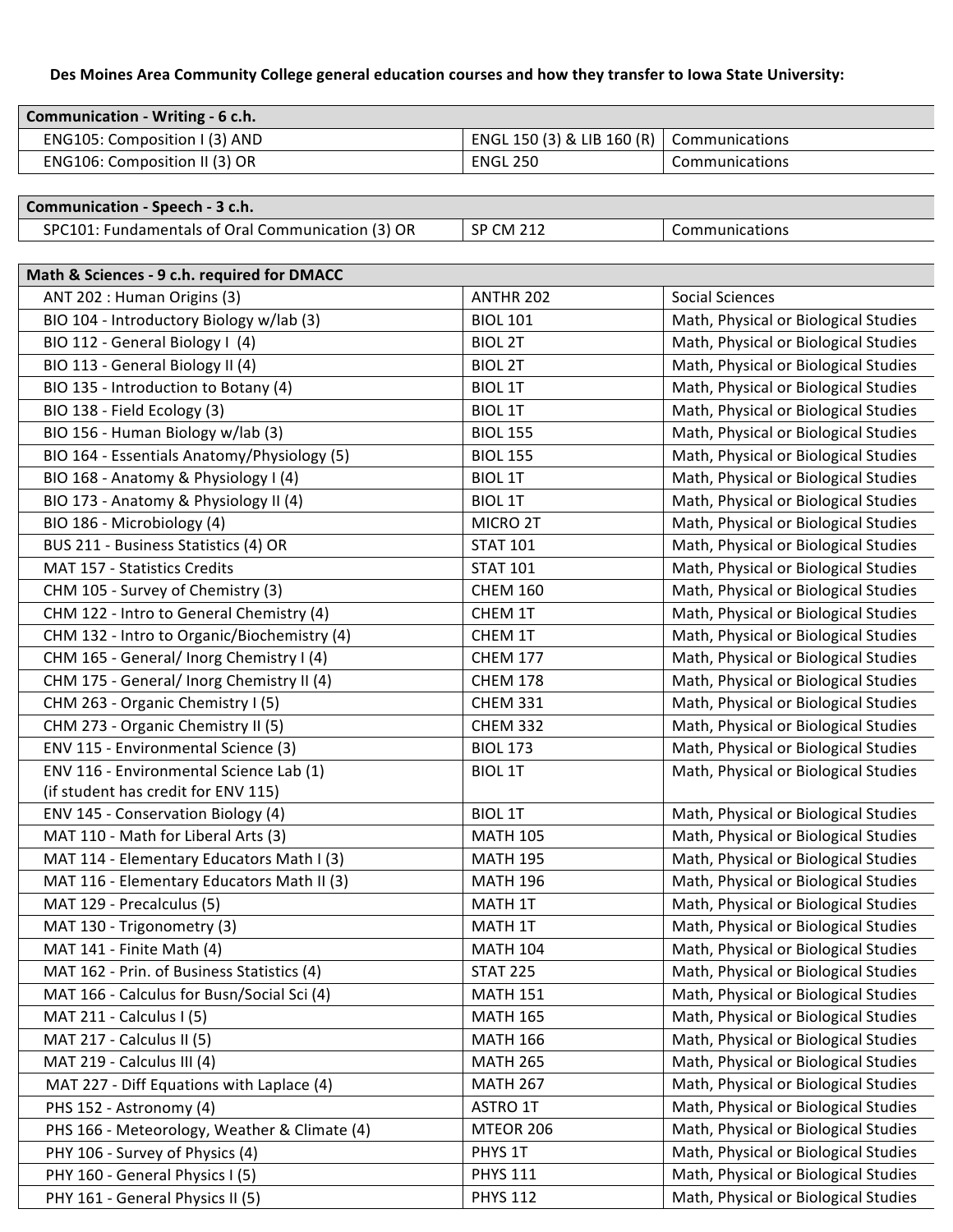| PHY 213 - Classic Physics I (6)  | <b>PHYS 221</b> | Math, Physical or Biological Studies |
|----------------------------------|-----------------|--------------------------------------|
| PHY 223 - Classis Physics II (6) | <b>PHYS 222</b> | Math, Physical or Biological Studies |

| Social & Behavioral Sciences - 9 c.h.                   |                     |                                      |
|---------------------------------------------------------|---------------------|--------------------------------------|
| ANT105: Cultural Anthropology (3)                       | ANTHR 201           | Social Sciences + Intl. Perspectives |
| Select a second and third course from the options below |                     |                                      |
| ANT 100 - Introduction to Anthropology Credits (3)      | <b>ANTHR 1T</b>     | <b>Social Sciences</b>               |
| COM 146 - Gender, Sexuality and Media Credits (3)       | JL MC 1T            | Elective                             |
| COM 148 - Diversity and the Media Credits (3)           | JL MC 1T            | Elective                             |
| ECN 120 - Principles of Macroeconomics Credits (3)      | <b>ECON 102</b>     | <b>Social Sciences</b>               |
| ECN 130 - Principles of Microeconomics Credits (3)      | <b>ECON 103</b>     | <b>Social Sciences</b>               |
| GEO 111 - Intro to Geography Credits (3)                | S SCI 1T            | <b>Social Sciences</b>               |
| GEO 124 - Reg Geog of the NonWest World Credits (3)     | S SCI 1T            | <b>Social Sciences</b>               |
| GEO 125 - Regional Geog of the Dev World Credits (3)    | S SCI 1T            | <b>Social Sciences</b>               |
| HIS 112 - West Civ: Ancient to Early Mod Credits (3)    | <b>HIST 201</b>     | Humanities                           |
| HIS 113 - West Civ: Early Modern to Pres Credits (3)    | <b>HIST 202</b>     | Humanities                           |
| HIS 150 - U.S. History to 1877 Credits (4)              | <b>HIST 221</b>     | Humanities                           |
| HIS 153 - U.S. History since 1877 Credits (4)           | <b>HIST 222</b>     | Humanities                           |
| HIS 257 - African-American History Credits (3)          | HIST <sub>2T</sub>  | Humanities                           |
| JOU 113 - Gender, Sexuality and Media Credits (3)       | JL MC 1T            | Elective                             |
| JOU 114 - Diversity and the Media Credits (3)           | JL MC 1T            | Elective                             |
| POL 111 - American National Government Credits (3)      | <b>POL S 215</b>    | <b>Social Sciences</b>               |
| POL 112 - Amer State & Local Government Credits (3)     | POL S 2T            | <b>Social Sciences</b>               |
| POL 121 - International Relations Credits (3)           | <b>POL S 251</b>    | <b>Social Sciences</b>               |
| POL 125 - Comparative Gov't & Politics Credits (3)      | <b>POL S 241</b>    | <b>Social Sciences</b>               |
| POL 171 - Intro to Public Administration Credits (3)    | POL S 2T            | <b>Social Sciences</b>               |
| PSY 111 - Introduction to Psychology Credits (3)        | <b>PSYCH 101</b>    | <b>Social Sciences</b>               |
| PSY 121 - Developmental Psychology Credits (3)          | <b>PSYCH 101</b>    | <b>Social Sciences</b>               |
| PSY 241 - Abnormal Psychology Credits (3)               | PSYCH <sub>2T</sub> | <b>Social Sciences</b>               |
| PSY 251 - Social Psychology Credits (3)                 | PSYCH <sub>2T</sub> | <b>Social Sciences</b>               |
| PSY 261 - Human Sexuality Credits (3)                   | PSYCH <sub>2T</sub> | <b>Social Sciences</b>               |
| SOC 110 - Introduction to Sociology Credits (3)         | SOC 134             | <b>Social Sciences</b>               |
| SOC 115 - Social Problems Credits (3)                   | <b>SOC 235</b>      | <b>Social Sciences</b>               |
| SOC 120 - Marriage & Family Credits (3)                 | SOC 219             | <b>Social Sciences</b>               |
| SOC 200 - Minority Group Relations Credits (3)          | SOC <sub>2T</sub>   | <b>Social Sciences</b>               |

| Humanities - 9 c.h.                          |                      |                   |
|----------------------------------------------|----------------------|-------------------|
| ART 101 - Art Appreciation Credits (3)       | ART 1T               | <b>Humanities</b> |
| DRA 10 - Introduction to Theatre Credits (3) | <b>THTRE 106</b>     | <b>Humanities</b> |
| FLA 141 - Elementary Arabic (4)              | ARABC <sub>101</sub> | <b>Humanities</b> |
| FLA 142 - Elementary Arabic II (4)           | ARABC 102            | <b>Humanities</b> |
| FLA 241 - Intermediate Arabic I (4)          | ARABC <sub>201</sub> | <b>Humanities</b> |
| FLA 242 - Intermediate Arabic II (4)         | ARABC 202X           | <b>Humanities</b> |
| FLC 141 - Elementary Chinese I Credits (4)   | <b>CHIN 101</b>      | <b>Humanities</b> |
| FLC 142 - Elementary Chinese II (4)          | <b>CHIN 102</b>      | <b>Humanities</b> |
| FLC 241 - Intermediate Chinese I (4)         | <b>CHIN 201</b>      | <b>Humanities</b> |
| FLC 242 - Intermediate Chinese II (4)        | <b>CHIN 202</b>      | <b>Humanities</b> |
| FLF 151 - Elementary French I (5)            | <b>FRNCH 101</b>     | <b>Humanities</b> |
| FLF 152 - Elementary French II (5)           | <b>FRNCH 102</b>     | <b>Humanities</b> |
| FLF 241 - Intermediate French I (4)          | <b>FRNCH 201</b>     | <b>Humanities</b> |
| FLF 242 - Intermediate French II (4)         | <b>FRNCH 202</b>     | <b>Humanities</b> |